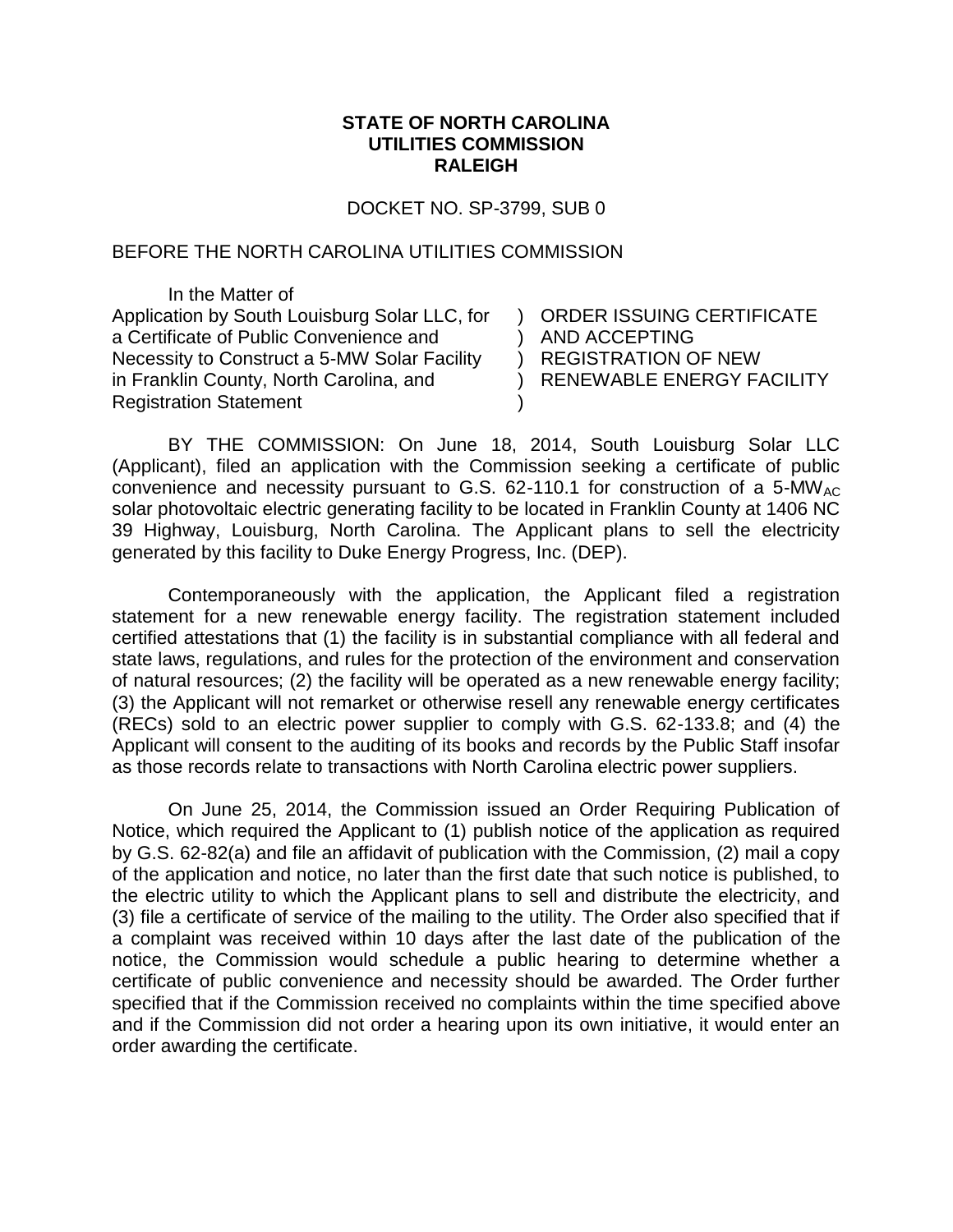On July 31, 2014, the State Clearinghouse filed comments. Because of the nature of the comments, the cover letter indicated that no further State Clearinghouse review action by the Commission was required for compliance with the North Carolina Environmental Policy Act.

On August 14, 2014, the Applicant filed a certificate of service stating that the public notice and a copy of the application were provided to DEP.

On September 15, 2014, the Applicant filed an affidavit of publication from The Franklin Times stating that the publication of notice was completed on September 4, 2014. No complaints have been received.

The Public Staff presented this matter to the Commission at its Regular Staff Conference on September 22, 2014. The Public Staff recommended that the Commission approve the application, issue the requested certificate, and accept the registration statement.

After careful consideration, the Commission finds good cause to approve the application and issue the attached certificate of public convenience and necessity for the proposed solar photovoltaic electric generating facility. The Commission further finds good cause, based upon the foregoing and the entire record in this proceeding, to accept registration of the facility as a new renewable energy facility. The Applicant should annually file the information required by Commission Rule R8-66 on or before April 1 of each year and will be required to participate in the NC-RETS REC tracking system [\(http://www.ncrets.org\)](http://www.ncrets.org/) in order to facilitate the issuance of RECs.

IT IS, THEREFORE, ORDERED as follows:

1. That the application filed by South Louisburg Solar LLC, for a certificate of public convenience and necessity shall be, and is hereby, approved.

2. That Appendix A shall constitute the certificate of public convenience and necessity issued to South Louisburg Solar LLC, for the 5-MW<sub>AC</sub> solar photovoltaic electric generating facility located in Franklin County at 1406 NC 39 Highway, Louisburg, North Carolina.

3. That the registration statement filed by South Louisburg Solar LLC, for its solar photovoltaic facility located in Franklin County, North Carolina, as a new renewable energy facility shall be, and is hereby, accepted.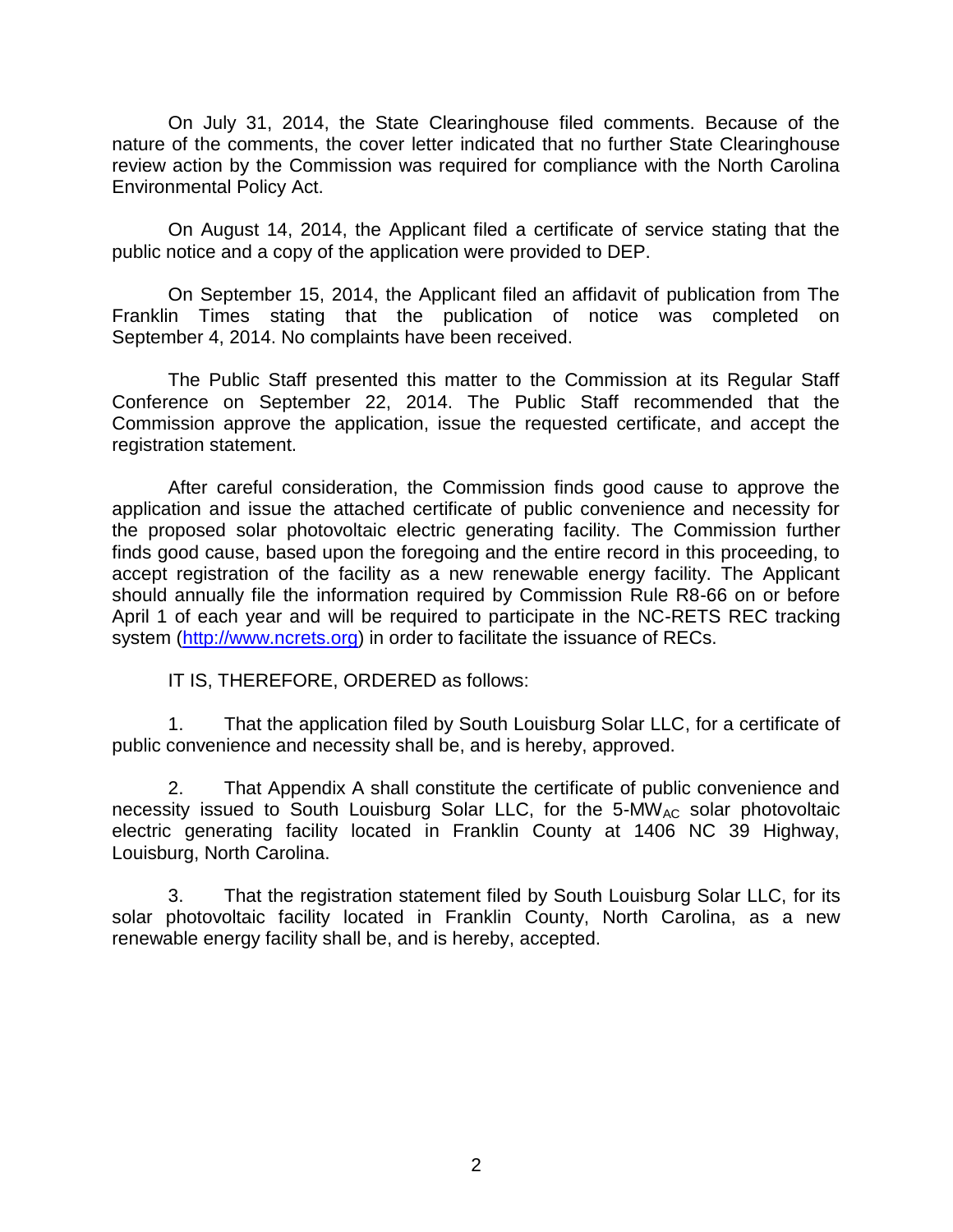4. That South Louisburg Solar LLC, annually file the information required by Commission Rule R8-66 on or before April 1 of each year.

ISSUED BY ORDER OF THE COMMISSION.

This the  $\angle 23^{\text{rd}}$  day of September, 2014.

NORTH CAROLINA UTILITIES COMMISSION

Hail L. Mount

Gail L. Mount, Chief Clerk